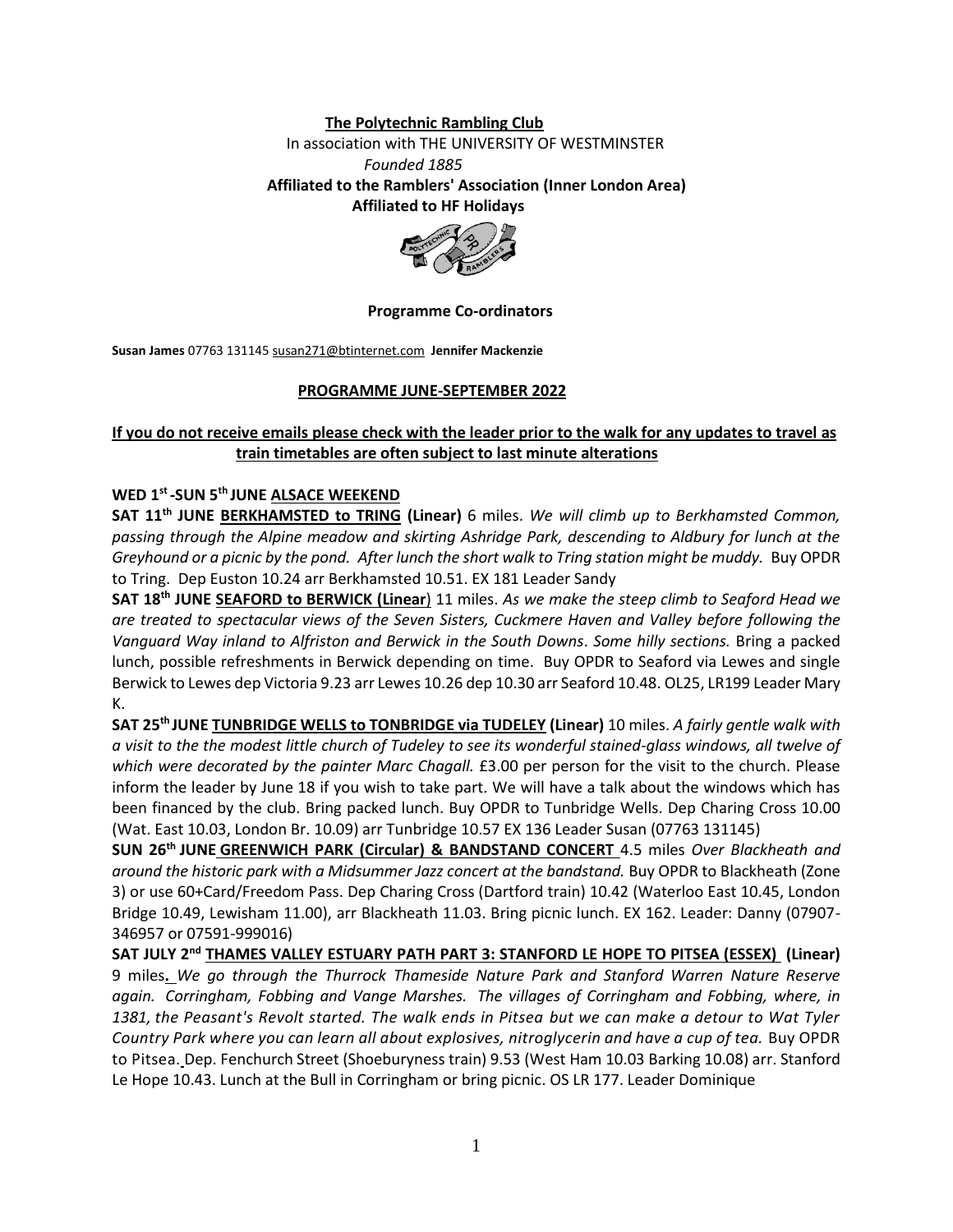**SUN 3rd JULY MAYFIELD LAVENDER FIELDS from COULSDON SOUTH with LBR (Circular)** 6 miles. *Steepish upwards slope at start but otherwise flattish terrain. Meadows and views to be described, path across lavender field to the Oaks Park café for picnic lunch stop. Woodland trail after lunch and return to Coulsdon South station. Possibility of bus ride back from the Oaks Park.* Meet at Victoria station, near main line ticket office at 9am to team up with London Blind Ramblers. Dep 9.46 arr Coulsdon South (zone 6) 10.23. If you would like to come and help guide our blind friends, please contact Pam NOW to register your interest. EX146,161. Leader Pam

**SAT 9th JULY BOX HILL (Circular from Dorking)** 8 miles. *Two ascents, two descents but all very manageable. Return to station via Westhumble village and Denbies vineyard*. Buy OPDR to Dorking. Dep. Victoria 09:55. arr. 10:51. Option of reducing to 6.5m. Picnic lunch in the footsteps of Jane Austen's Emma. OS EX146. Leaders Sunita and Jennifer

**SAT 16th JULY SHOREHAM CIRCULAR via LULLINGSTONE** 6.5 mile*s Varied walk, including hills, meadow, river and woodland.* Meet Blackfriars stn. Buy OPDR to Shoreham. Dep 10.12 (**OR** Victoria 10.25 with 1 change), arr. Shoreham 11.09 (11.08) where leader will meet group. Picnic lunch & pub at end of walk. EX147 Leader: Kim

**SAT 23 th JULY SOUTH DOWNS from LEWES (Circular**) 14.6 miles. *By popular request this gorgeous & challenging walk in the South Downs with three mighty climbs & descents is back on the programme. We have to keep up a good pace in order to have time for the delights it offers -a swift pint at The Abergavenny Arms in Rodmell, tea at the wonderful The Little Cottage Tea Room & Garden at Glynde & the many pubs in Lewes as a reward at the end.* Buy OPDR to Lewes. Dep Victoria 9.24, arr Lewes 10.26. OL11. Leader Harriet

**SAT 30th JULY ROACH VALLEY WAY – CANEWDON TO ROCHFORD (ESSEX) (Linear)** 12.8 miles *Walk along the river Roach and Crouch estuaries passing historic villages in the Rochford Hundred. Learn about wifefarming, Peculiar People, smuggling and witches among other things.* Dep. Buy OPDR to Rochford. Dep Liverpool Street (Southend Victoria Train) 9.33 (Stratford 9.59) arr. Rochford 10.24. We catch bus 60 at 10.51, arr. Canewdon 11.05. Bring picnic lunch. OS EX 175 & 176. Leader Dominique

**SUN 31st JULY BEXLEY (Circular)** *A delightful stretch of the River Cray followed by a wander through ancient Joyden's Wood.* Meet at Charing Cross station. Buy OPDR to Bexley (Zone 6) or use 60+Card/Freedom Pass. Dep 10.20 (Gravesend train) (Waterloo East 10.25, London Bridge 10.31), arr Bexley 10.53. Pub lunch at the White Cross, North Cray Road or bring a picnic. Distance: 5.5 miles. EX 162. Leader Danny (07907-346957 or 07591-999016)

# **TUE 2nd AUGUST MOORGATE to TOWER HILL (Linear)**

*Walk through some of the City's gardens. Hopefully, we will be able to sneak a look at the Tower of London Superbloom but no guarantee.* Meet OUTSIDE Moorgate tube station by the Nero coffee shop at 6.00pm. Leader Dominique

**SUN 7th AUGUST LONDON LOOP stages 20&21 : CHIGWELL TO HAROLD WOOD (Linear)** 11.5 miles *Undulating walk through Essex farmland to Chigwell Row crossing Hainault forest and farmland to reach Havering Country Park. A few ascents and descents, some stiles.* Cafe stop two hours into the walk. Lunch tbc. All travel within zone 6. Meet outside Chigwell station at 10:30. EX 174,175. Leader Jackie

**SAT 13thAUGUST WOODS in the SKY : WENDOVER (Circular)** 11 miles *A walk through the woods which clothe the dramatic chalk outcrops in the Chilterns.* Bring picnic lunch. BUY OPDR to Wendover (Freedom Pass/Oyster 60+ OPDR from Amersham to Wendover). Dep Marylebone 9.57 arr Wendover 10.45. EX181 Leader Valerie Evans

**SAT 20thAUGUST PULBOROUGH to AMBERLEY (Linear)** 10 miles *Varied undulating walk along the Arun, then taking in the RSPB reserve, Parham Park and Amberley village.* Lunch at Cootham or picnic, with hopefully, a tea room finish at Amberley. Buy OPDR to Amberley. Dep Victoria 9.35 (Bognor